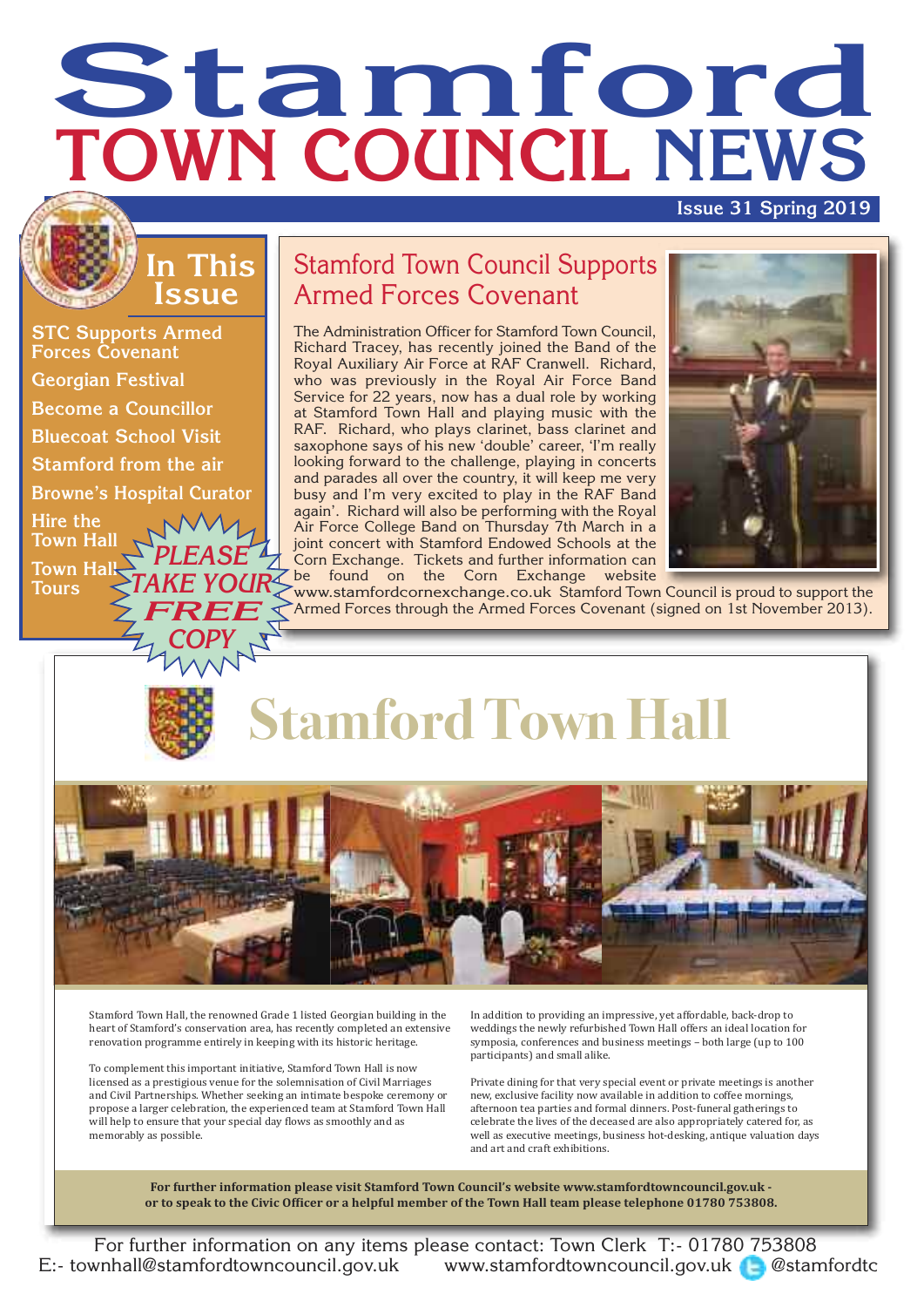#### From the Town Clerk's Desk – Patricia Stuart-Mogg

**How Parish and Town Councils Began –** Parish Councils were formed in 1894 when William Gladstone's Government passed the Local Government Act of that year. This Act created the Local Government entities known as Parish Councils which continued to use the word Parish, a word familiar to rural residents who knew of Parochial Church Councils which had dealt with all local affairs. This Act also removed civil matters that had previously been administered by the Church Councils and transferred them to the new Parish Councils, even conforming in most cases to the ecclesiastical parish boundaries.

It would be true to say that Parish Councils varied enormously and were not highly regarded by successive governments. Shortly after the Second World War a report was prepared, by Lord Redcliffe-Maud, commissioned by Harold Macmillan's Government, to look into the management of local government and to strengthen parishes. However, a change of government shelved the draft proposals and a reform of Parish Councils intended to turn them into real local government bodies. This reform had to wait until the Local Government Act of 1972.

In April 1974 Stamford lost its municipal borough status and became a Parish Council, known as Stamford Town Council, when the Local Government Act 1972 was reformed creating two-tier metropolitan and nonmetropolitan County and District councils, such as Lincolnshire County Council and South Kesteven District Council.

A Parish Council conducts its business in accordance with its powers. It has 43 distinct powers, each under an Act of Parliament, ranging from the ability to own and manage allotments and cemeteries to open spaces for public recreation. Governments add additional powers from time to time. It is likely that future governments will continue to encourage Parish Councils to play a more important role in their respective communities, being the first tier of Government and given the relative speed with which a local Parish Council can respond to a local issue. A Parish Councillor today plays a responsible role in discharging Parish Council duties for the benefit and betterment of their Community.

### STAMFORD in BLOOM

The town was judged on Monday the 2nd of July. The route for 2018 was based on the Heritage of Stamford, passing many of the well known buildings of architectural and historical interest. We concentrated on showing the judge how we were trying to get people involved in caring for their town. A look at Burghley Estate Office was a last minute diversion as the gardeners had dedicated a doorway to Stamford in Bloom and given the town permanent window box displays. Residents had tidied corners and put out pots, hanging baskets and window boxes which it was a treat to see, even the dog outside NGI had a flower collar which made everyone smile.

Many supporters and volunteers were met at points on the route and at The Town Hall as well as The Crown, where much needed refreshments were provided. We had invited people to decorate chairs with plants which appeared as pointers round the route. The chair idea we hope will be adopted as it allows them to be lifted inside at the end of the day. We saw some great creativity, prompted by a competition we ran.

We took the judge to St Gilbert's C of E School where the children talked about all the eco based gardening they do with staff and families. A tour to and from the Community Orchard led the judge to comment that he had seen many private gardens worthy of

special entry and we hope to develop that for next time. We plan to continue working on the areas adopted but will not expand until we have more volunteers. There are 40 places to be weeded and watered and more hands are needed because the most intense time is holiday time and twice as many volunteers are needed to stop the burden falling on so few shoulders.

This year was weeks without rain and quite exceptional. Yes, drought resistant plants are the solution with hindsight but decisions are made in the Winter. It has been good meeting people as we work and thank you for the many appreciative comments. Perhaps watering can be seen as a bonus as we have met some lovely people in the many hours we are about.

The generous contributions by the residents for the lavender has given the

town a wall border that peaked at the beginning of August and will be trimmed by the end of the month to be neat for next year. The sunshine warms the oils to give a perfumed walk along Bath Row. An extra lavender wall border exists at Waitrose entrance too.

The pots have been modestly planted to establish suitable locations. It will take us some time to get it right and we hope that using perennials with occasional annuals will keep the cost down as well as giving all year round foliage. This project is about softening the corners giving something to smile about and eventually clean pavements to walk on. We clean and weed as much as we can but ask that each property looks after its own frontage to make a pleasant place for everyone, as customers do notice.

If you would like to volunteer for **STAMFORD in BLOOM** please contact stamford18bloom@gmail.com or Tourist Information 01780755611 Forthcoming Photo Competition. All photos to be taken between 1st - 30th June Images of how plants and flowers enhance the architecture and our lives. Entry forms from: The Town Hall and Stamford Tourist Information Centre Digitally from: www.townclerk@stamfordtowncouncil.gov.uk Ann Ellis – STAMFORD in BLOOM



**FRIDAY 11th JANUARY 2019 FRIDAY 22nd FEBRUARY 2019 AT STAMFORD MARKET AT STAMFORD MARKET SUPPORTING STAMFORD IN BLOOM LOCALLY PRODUCED FRESH APPLE JUICE FOR SALE** 





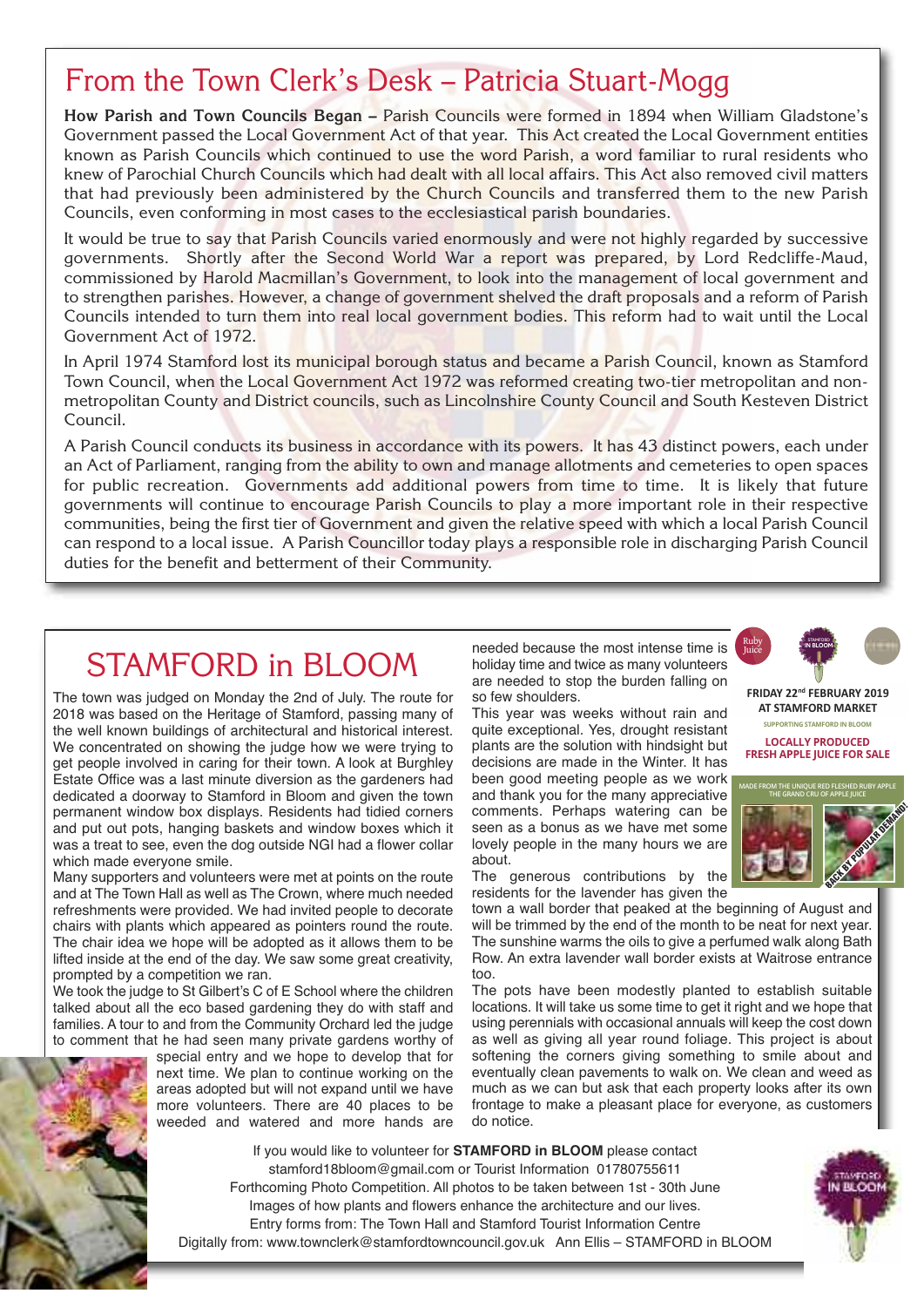#### **2019 DATES ANNOUNCED AS 26-29 SEPTEMBER 2019!** STAMFORD GEORGIAL FESTIVAL



#### **Bluecoat** School visit Town Hall

Pupils of Bluecoat School sang Christmas Carols to the citizens of Stamford on Thursday December 12th 2018. As part of their town tour they stopped at Stamford Town Hall and enjoyed a hot chocolate break to warm up. They then sang to the Town Hall staff before continuing their singing throughout the town.





#### David Wallington - The New Curator at Browne's Hospital

I became Curator of Browne's more by accident than design having turned up to offer my services as a guide. The responsibilities were to be available to arrange pre-booked guided tours but it soon became clear to me that the building was so important to Stamford and of such historical importance that re-opening to the public during the summer, even if limited to a few hours on a Saturday, was a priority. But that led on to discussions with the Arts Council East Midlands and the suggestion that Browne's should become an accredited museum and therefore eligible for grant

aid. It has been both a challenge and a delight to reconstruct the inventory and discover treasures hidden away in drawers. It is considered one of the finest surviving medieval almshouses in the country. Not surprisingly it contains objects from its earliest days such as the chest which contained its charters – both the chest and the original charters are on display upstairs – and the glass in the chapel is of national importance. The chapel also has a fine 15th century wooden screen and the seats, or misericords, in the chapel contain some very fine carvings. You can

find a green man under one seat and a mermaid under another! Although the cubicles for the male residents were removed from the communal hall in 1870 it is easy to see where they were – each resident had a window. Upstairs the guild hall became the audit room of the almshouse.

Reopening Browne's however means finding volunteers either to act as guides or simply to be room wardens, meeting and greeting visitors and setting them off on self-guided tours. Apart from our historic churches there are no other buildings open to visitors in the town since the sad loss of the museum so open access to Browne's Hospital is my priority. If you would like to help or at least discuss what is involved ring me on 01780 765002, 07721 343618 or email me at **davidwallington40@gmail.com**



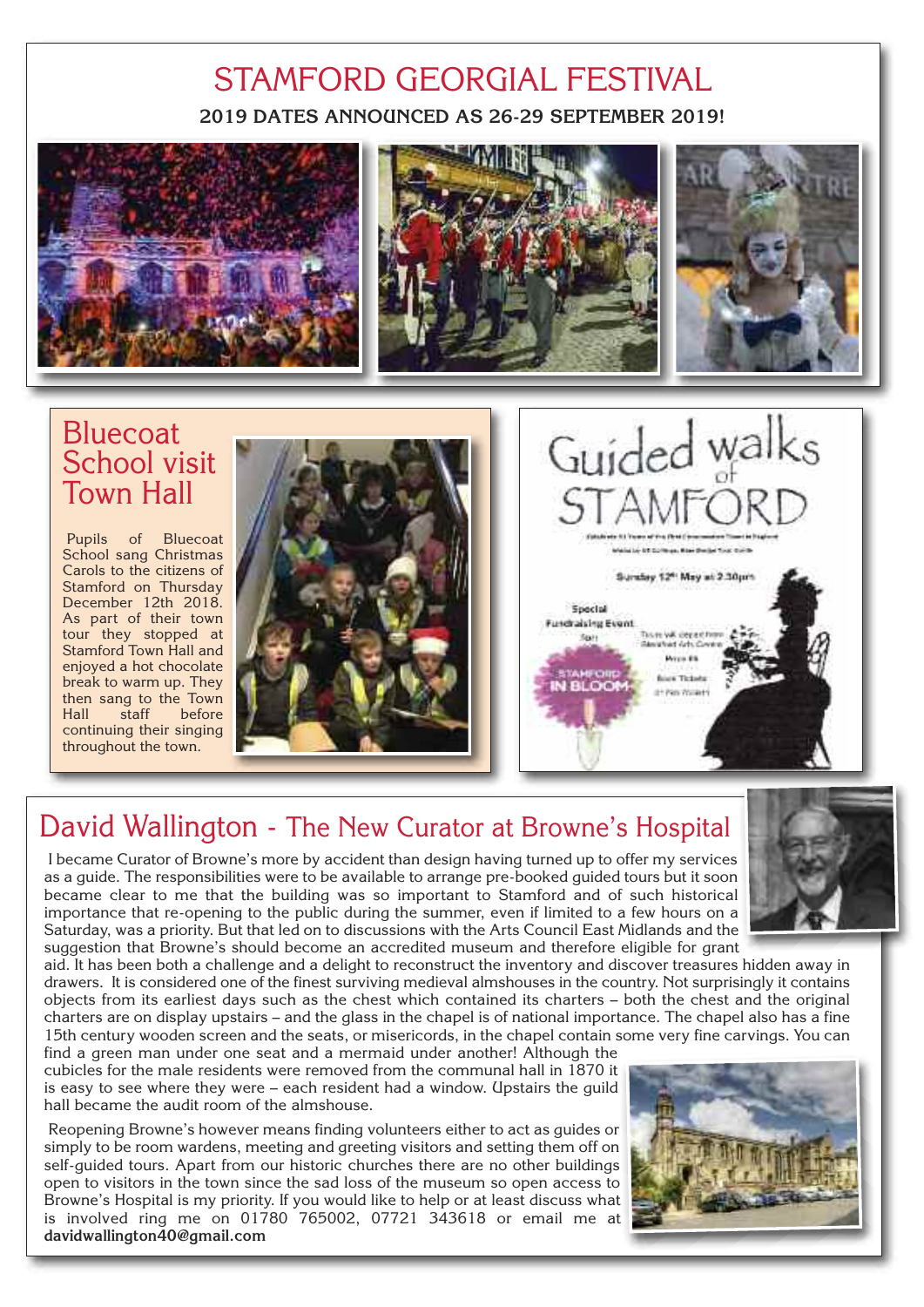

## MUSIC AT ST MARTIN'S STAMFORD

**"Music at St Martin's",** now nearing the start of its 15th Season, has grown into a flourishing music club with charitable status and something of a reputation for engaging exciting artists. MSM presents some six or seven major concerts each year together with a "Come & Sing" event and a Summer series of Lunchtime Organ Recitals. Among the distinguished artists who have delighted our audiences in recent years are:

**SAEN SHIBE**, guitar – a participant in the BBC Radio 3 New Generation Artists scheme in 2012-14 JAMES NEWBY baritone (former pupil of Stamford Endowed Schools), winner of 1st Prize in the 2016

Kathleen Ferrier Awards. **The CASTALIAN QUARTET** – who were accepted in 2016 for the prestigious Young Concert Artists Trust Scheme **PIERS ADAMS** recorders and **DAVID WRIGHT** harpsichord of the well-known group **"Red Priest"**

Also appearing have been **FOUR GIRLS FOUR HARPS**, including our own Stamford Harpist Eleanor Turner and local girl **FREYA GOLDMARK** on violin, who opened our **10th Anniversary Season when she was only 17.** We also have

had a number of outstanding choral groups appearing, including **STAMFORD SINGERS, KINGFISHER CHORALE and the CHOIR OF EMMANUEL COLLEGE CAMBRIDGE.**

**"Music at St Martin's"** grew out of ideas hatched some 15 years ago by the then Rector Michael Thompson and a number of musically inclined people in the locality who recognised the wonderful acoustics of this fine historic church. We are also very grateful to members, season ticket holders and private sponsors who have helped to increase significantly the sum which we are able to give each year to the Fabric Fund of St Martin's Church



For further information and to join our mailing list, please contact **Membership Secretary. email:** deborah.rimmer@gmail.com **and visit** www.musicatstmartins.org

#### Paws for Thought Coffee morning

The Mutts Nutts Rescue and Dove Cottage Hospice teamed up on Giving Tuesday, November 27, to host a 'Paws for thoughts' coffee morning at Stamford Town Hall that raised over £800. People crammed into the Georgian Courtroom to enjoy drinks and cake as well as browse some stalls. Nadie Jarvis from The Mutts Nutts Rescue, said: "It was a fantastic morning. It was so good to work with Dove because there's quite a lot of crossover with the two charities. Mutts Nutts provide the elderly and terminally ill with help for their pets and Dove look after the residents. It was also good for Dove because it raised further awareness of their work in Stamford."

Pictures shows Terry Cook (Mutts Nutts Rescue) Deputy Mayor Breda-Rae Griffin, Ruth Lees (Dove Cottage Hospice)



#### Town Hall Trivia

The Town Hall was built between 1776-1779, the West front having a terrace leading down to St Mary's Hill. Originally the steps went straight down to street level, but in 1952 – at least partly because of safety concerns regarding the traffic on the Great North Road – the terrace was redesigned in conjunction with the Georgian Society. There are now two flights of steps, each running parallel to St Mary's Hill. At the same time alterations were made; new ironwork and lamps were fitted and the number of entrances to the building from the terrace was reduced from the original three to the single door we see today.



The photograph of the Town Hall before alteration is taken from Henry Traylen's collection of slides and probably dates from the 1930's. Fortunately the building is a lot cleaner now!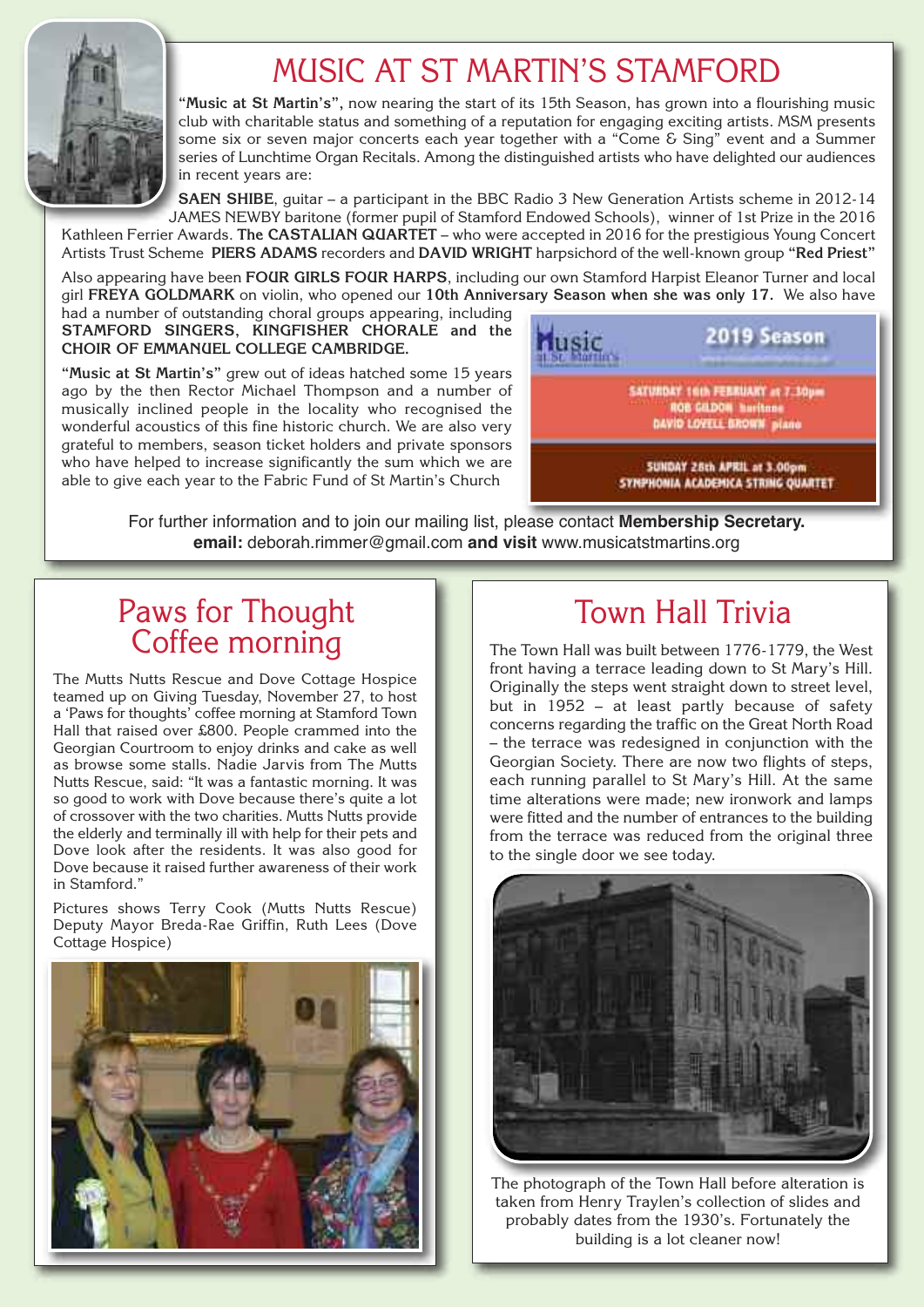#### Why Not Become a Stamford Town Councillor?

**Council elections are scheduled on 02 May 2019,** so why not get involved and think about becoming a Stamford Town Councillor? By becoming a Town Councillor you become someone your community can look to for help, guidance and support – a community leader with the power to influence decisions for the benefit of Stamford.

Stamford Town Council, as a Parish/Town Council, is the first tier of local government closest to the community, with the District and County Councils authorities above it in the hierarchy. A Parish/Town Council conducts its business in accordance with its powers. It has 43 distinct powers, each under an Act of Parliament, ranging from the ability to own and manage allotments and cemeteries to open spaces for public recreation. Governments add additional powers from time to time. It is likely that future governments will continue to encourage Parish Councils to play a more important role in their respective communities, being the first tier of Government and given the relative speed with which a local Parish Council can respond to a local issue.

Once elected, a Parish Councillor sits on the Council for a maximum of four years. If they wish to remain a Parish Councillor they will need to be re-elected after that period. To be eligible to be a Parish Councillor you must:

- A British Citizen, or a citizen of the Commonwealth or the European Union
- Be at least 18 years old
- In the last 12 months have occupied (as the owner or tenant) land or other premises within the Parish
- or worked in the parish (as your principal or only place of work)
- or live within three miles of the parish boundary

You do not have to be connected to any political party. Stamford Town Council is inclusive and as a Parish Council is not defined by party politics. If you become a Town Councillor you would be required to sign up to the Code of Conduct.

The best way to find out what it is like to be a Town Councillor is to talk to existing Councillors. Why not come along to a Town Council meeting and speak to some of our twenty-one Councillors and find out more of what being a Councillor entails? You will be made very welcome. We look forward to meeting you.

*Patricia Stuart-Mogg Town Clerk, Stamford Town Council*

#### Stamford from the Air 2019 Tower Tours

All Saints' Church, Red Lion Square, Stamford will again be offering Tower Tours this summer, on most Saturdays from 1st June to 14th September. Bookings may be made at Stamford Tourist Information Centre, St Mary's Street, Stamford, telephone 01780 755611. Adults £3.00 and under-16s £2, preschool children free of charge. Please allow a minimum of 30 minutes for the tour, which includes the Ringing Room, Belfry and Parapet, with stunning 360 degree views over the town and surrounding countryside. Access is via a spiral staircase with 140 steps, and suitable footwear is required. The Church is open to all visitors at ground level, with step-free access via the North door. Refreshment stall, Church and Town Information point and toilet facilities on site. Please note, tours are weather-dependent for safety reasons.



*Picture taken by: Luke. Stamford Tourism Administrator*



STAMFORD TOWN HALL FREE GUIDED TOURS

**TOURS INCLUDE THE MAYOR'S PARLOUR, CIVIC REGALIA, COURTROOM, MALCOLM SARGENT ROOM AND COUNCIL CHAMBER** 

**EVERY FRIDAY** 

**11.00 - 12.00PM** 

**12.00 - 1.00PM** 

**1.00 - 2.00PM 2.00 - 3.00PM** 

**LAST TOUR 2.00PM** 

**NO BOOKING REQUIRED** 

**GROUP BOOKINGS CAN BE TAKEN FOR TOURS OF MORE THAN 8 PEOPLE PLEASE CONTACT RECEPTION 01780 753808 FOR MORE DETAILS**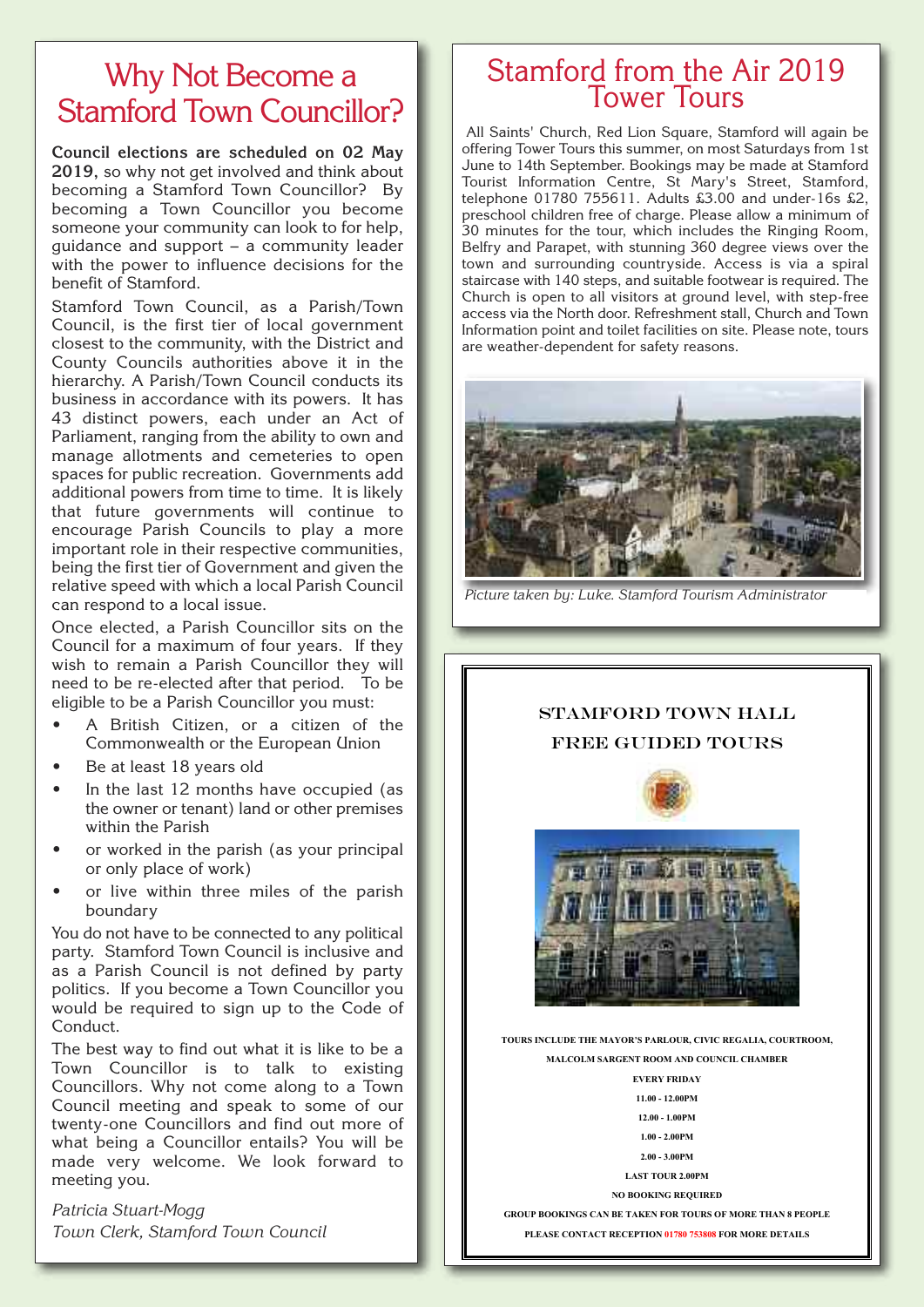## Report of the Stamford Poppy Appeal 2018-2019

The people of Stamford and visiting shoppers to Stamford have been very generous once again when it comes to the Poppy Appeal fortnight. A total to date raised is £54,787.77 and this with the Gift Aid that some people gave which will be added early 2019 should make the total raised to £56,123.92. This will be an increase of £7,000 on last year

Manned Stalls were once again in three of the town supermarkets Morrison's £14,874, Waitrose £9,369 and Sainsbury's £ 8,176. All these having an increase on last year. Poppies and Boxes were in Shops, Businesses, Pubs, Clubs and Schools again.

Help was given again by the Poppy Appeals 103 Civilian Volunteers and also help from RAF Wittering personnel, 20 Works Group and 12 Engineer Group Royal Engineers personnel totalling 40 in all and students from Church of Latter Day Saints.

Every year we have Ladies who Knit and Crochet Poppies and this year was no exception. Linda Mills of Stamford Sewing Shop and her Craft Group £716, Sue Futter £256, Karina Thorne and Pat McCaig £121, Frankie Rae £140 and Kerry Knight £46.

A successful Coffee Morning was held in the Town Hall organised by Maria Jackson raised £173. A stall in Stamford High Street on Friday 9th and

Saturday 10th November raised £1,319, Street Collection on Saturday by Air Training Cadets £520 and Army Cadets £271.

A thankyou Poppy Party was held at Blackstone's Sports and Social Club on Monday December 10th where Guests included Stamford Deputy Town Mayor Councillor Breda Rae-Griffin and Councillor Mike Exton, Lt Col Steve Lumley of 20 Works Group, Royal Engineers. The Stamford Branch of the Royal British Legion give a special certificate to those who have raised over £100. A total of 15 were handed out at the Poppy Party by The Deputy Mayor and a further 40 were presented to the others the following week by RBL Volunteers.

The School with the highest total was Malcolm Sargent Primary with £432.85 a fantastic achievement. Tallington Village £666, The Danish Invader £538 this included their Firework Night Proceeds. Keith Langley and Ideal Shopping Direct £536, Barn Hill Methodist £532, Cards for Good Causes £522, Daniel Supporters Club (sale of

Remembrance Mugs and Badges) £502, St Michael and All Angels Church, Uffington £500, College Players £300. World War One Centenary events held last year in Stamford raised £1,639.82



#### Snowdrop Planting

Join us for a family-friendly stroll around Stamford and the opportunity to plant some snowdrops in memory of a loved one.

Maps & Kids Nature Trail Activity Sheets available for £1 each from The Shack will act as 'tickets' that can be exchanged at the end of your walk for snowdrop bulbs 'in the green', to plant in designated areas at the Recreation Ground. Additional snowdrop bulbs will be available separately for a donation.

Refreshments will be available to purchase at The Shack and there will be a tombola/raffle. All money raised from this event will be donated to charity - Stamford in Bloom, Mindspace Stamford and Child Bereavement UK are all set to benefit.





*Waitrose Paul and Sue Beard*



*Morrison's – Alan Patrick, Marian Freeman, Roy Prentice & Nigel Barratt*

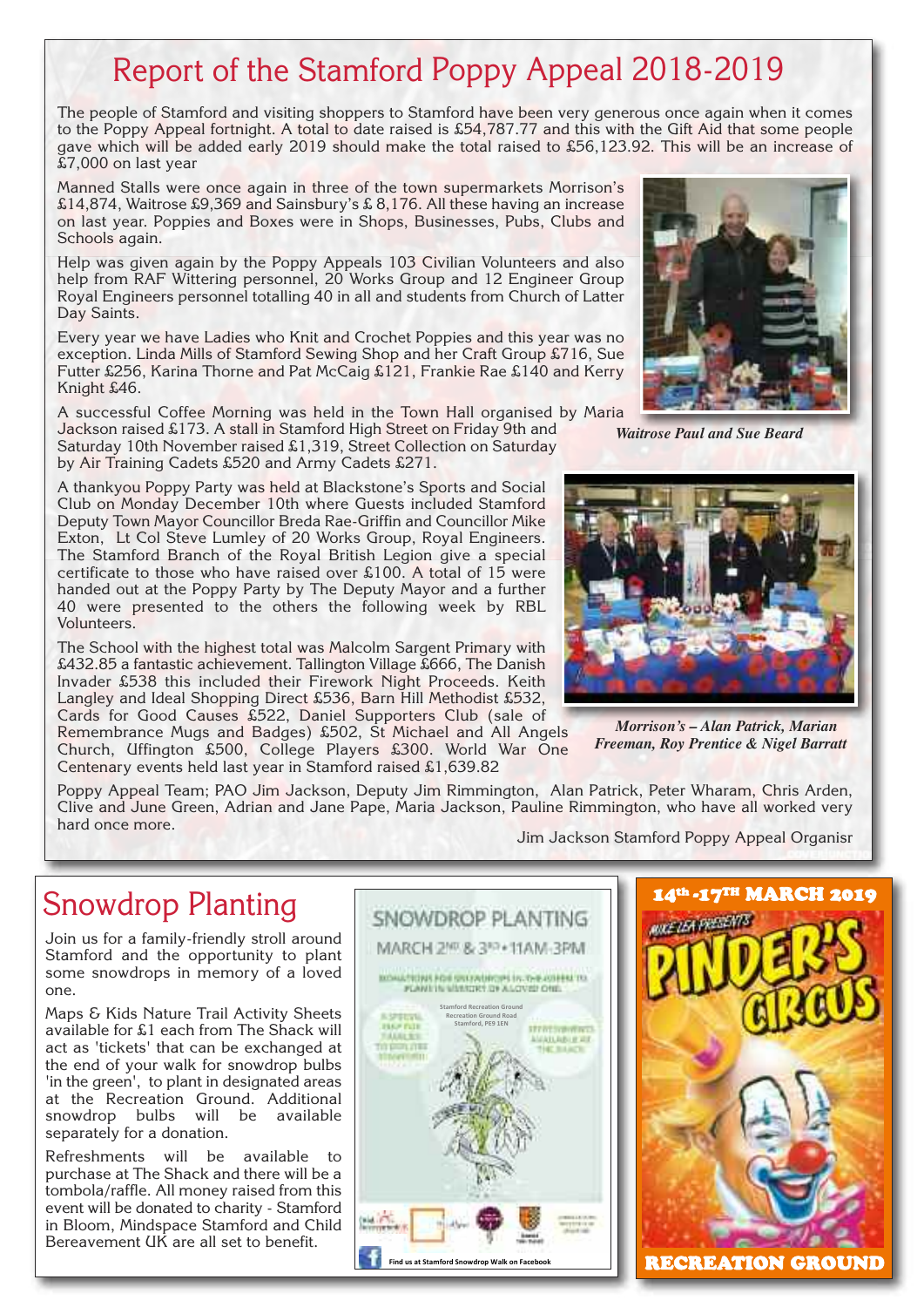#### A memorial service was held in Stamford to mark International Holocaust Memorial Day.

The event at St Michael's Church graveyard in High Street on Friday, January 25, was led by the Reverend Andy Fyall. The service was held in conjunction with the Peterborough Jewish Community and organised by Stamford Town Councillor Andy Croft and Graham Berkman of the Peterborough Liberal Jewish Community. Graham said it was important for a variety of reasons that the world remembers these shocking events.

"The survivors need to know that others appreciate what they have gone through and that we support them," he said. "We also need to learn from the past and while it does not appear to be happening, we have to try and get the message across about the evil that is out there and that genocide is still taking place. By commemorating these events, hopefully young people can recognise the signs; stand against it and prevent further genocide."

Councillor Maxine Couch welcomed everyone to the event and said it was not only important to remember the six million Jews killed in the Holocaust, but also those who had lost their lives around the world in acts of genocide more recently.

Councillor Bill Turner laid daffodils at the memorial in the graveyard on behalf of the Town Council and was joined by Chrissie Hassall, chairman of the Peterborough Liberal Jewish Community, and Reverend Martyn Taylor, on behalf of Churches Together in Stamford.

> This year's theme was "Torn from Home" to encourage all of us to reflect on how a place of safety, comfort and security is part of what we all take for granted and call home. Poetry readings were conducted by local poets Andy Croft and Rob Elkes.

After the service, those in attendance were invited to the town hall for tea and coffee and a chance to view artwork and poetry produced by children from Year 6 at Malcolm Sargent School and Students from the New College Stamford, on the theme of this year's commemoration.

International Holocaust Remembrance Day is an international memorial day on January 27th each year, commemorating the tragedy of the Holocaust that occurred during the Second World War. It commemorates the millions of people who lost their lives in the Holocaust and in subsequent genocides, which have taken place around the world.

> *Poetry readings from (far left) Andy Croft and (middle) Rob Elkes. New College Principal Janet Meenaghan (left) viewing Student artwork on display at the Town Hall.*

#### ANNUAL TOWN MEETING - MONDAY 18 March 2019

The Annual Stamford Town Meeting will be held on Monday 18 March at 7pm in the Town Hall. This is not a Council meeting. It is called by the Mayor (the Chairman of the Council) to provide an overview of Town Council activities and achievements during the preceding year and to outline future Council aims and objectives.

Residents of Stamford Parish are encouraged to attend this important meeting as there will be discussion on important items such as Lincolnshire County Council not cutting the amenity verges in Stamford and vehicles parking on the verges to the entrance of the Town, will be some of the topics on the agenda. In addition residents have an excellent opportunity to express views and ask questions about Stamford issues that concern them.



#### **TOWN CENTRE AND BATH ROW**

**Stamford Fair will be officially opened by the Deputy Mayor at 6.00pm Monday evening at the Waltzers, Broad Street.**



*Stamford School student Lawrence Hayes plays the Shofar (Jewish Ram's horn.)*